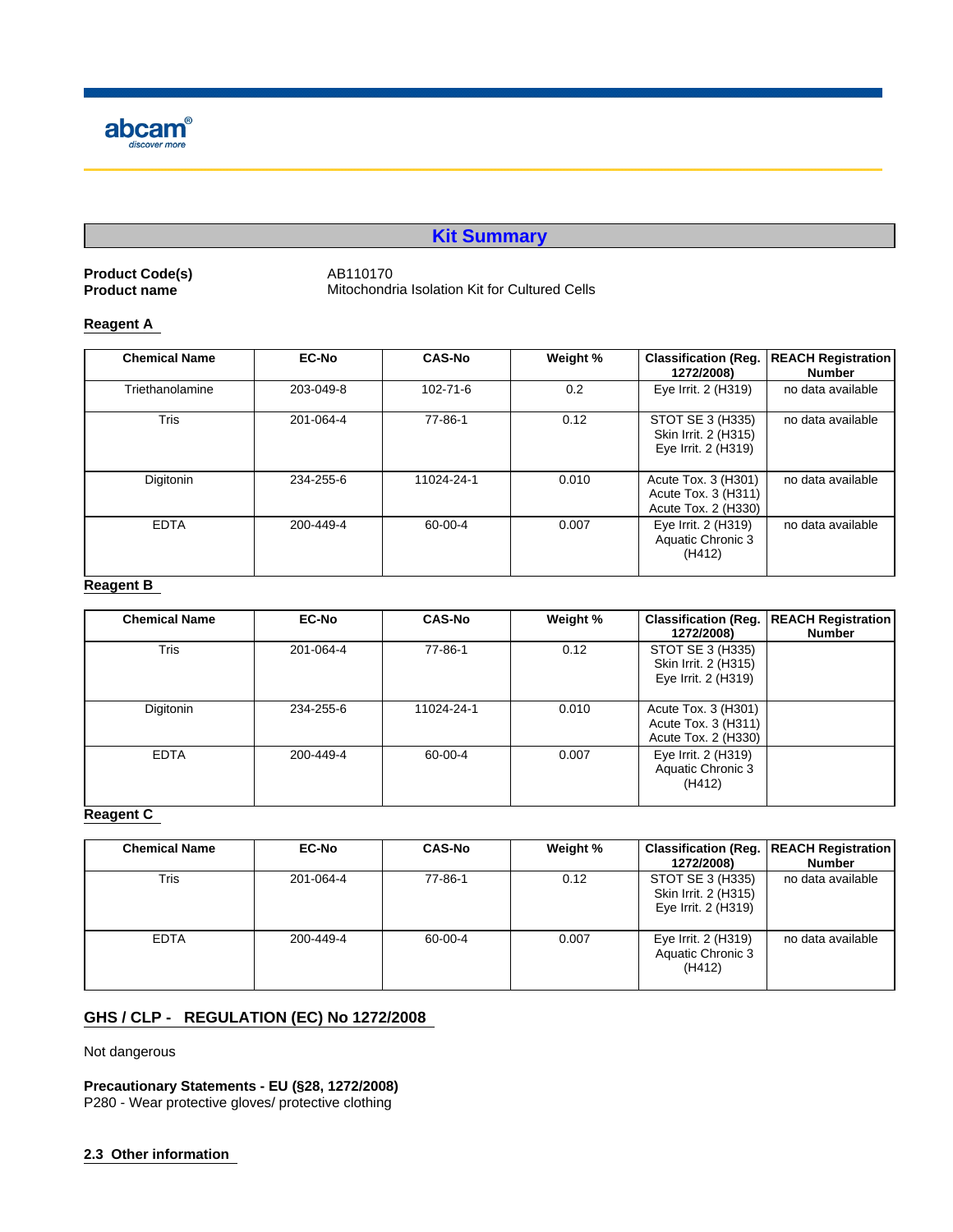# **TRANSPORT INFORMATION**

| <b>ADR</b>  | Not dangerous goods |
|-------------|---------------------|
| <b>IATA</b> | Not dangerous goods |
| <b>DOT</b>  | Not dangerous goods |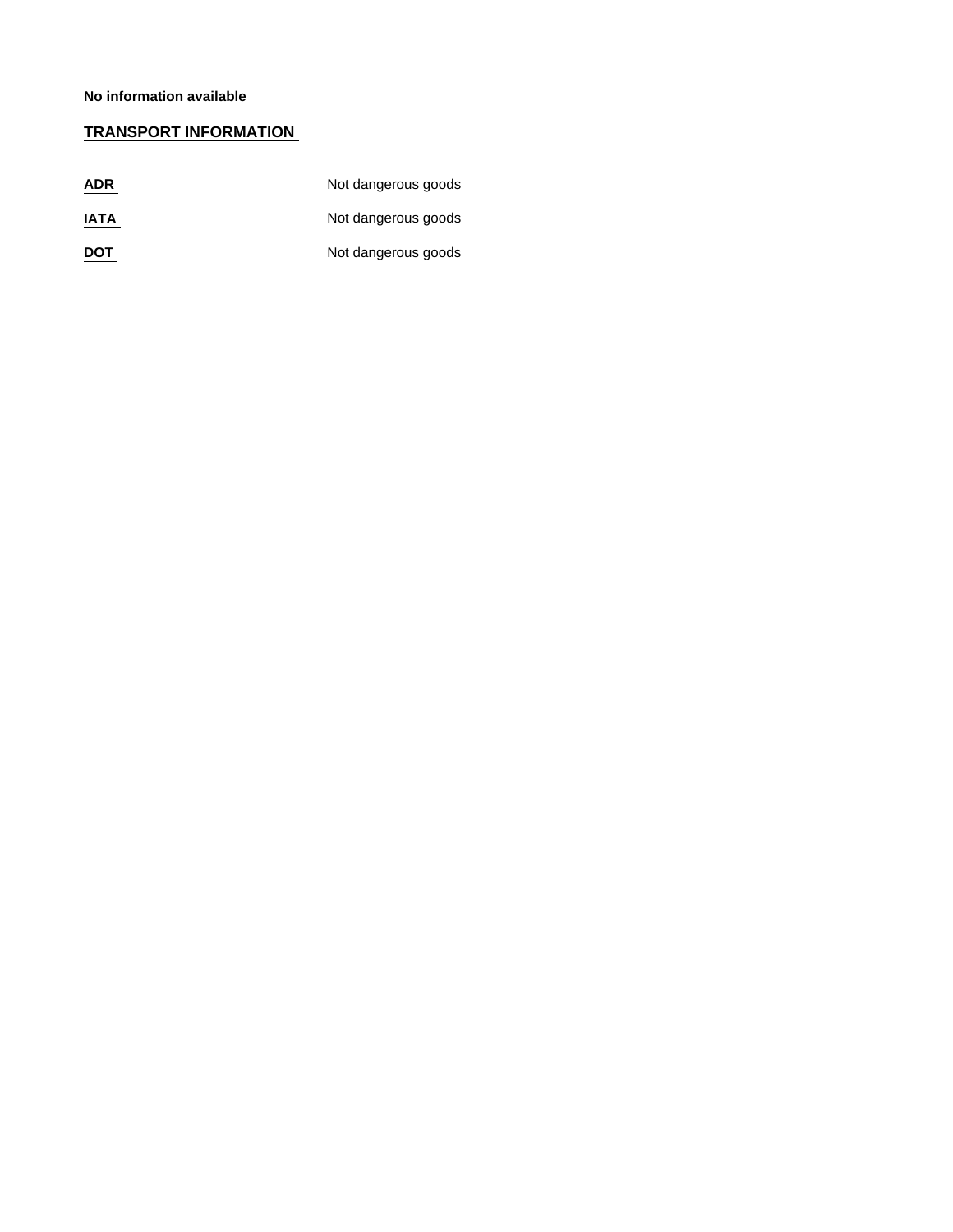**RV** MitoSciences<sup>®</sup> an **abcam**<sup>®</sup> company

# **Safety Data Sheet**

**Issuing date** no data available **Revision Date** 14-Jul-2015 **Version** 5

# **1. IDENTIFICATION OF THE SUBSTANCE/MIXTURE AND OF THE COMPANY/UNDERTAKING**

**1.1 Product identifier** 

**Product Code(s)** AB110170-BODY

**Product name** Mitochondria Isolation Kit for Cultured Cells

**1.2 Relevant identified uses of the substance or mixture and uses advised against** 

No information available

**Recommended use** For research use only

**Uses advised against**

# **1.3 Details of the supplier of the safety data sheet**

## **Supplier**

Abcam plc 330 Cambridge Science Park Cambridge CB4 0FL UK Tel: +44 (0)1223 696000 Fax: +44 (0)1223 215215

For further information, please contact: **technical@abcam.com**

## **1.4 Emergency telephone number**

**Emergency telephone - Tel: +44 (0)1223 696000 (08.00-17.00)**

**2. HAZARDS IDENTIFICATION**

## **2.1 Classification of the substance or mixture**

# **GHS / CLP - REGULATION (EC) No 1272/2008**

Ozone **Not applicable** Not applicable **Not applicable** 

## **2.2 Label elements**

Not dangerous

**Precautionary Statements - EU (§28, 1272/2008)** P280 - Wear protective gloves/ protective clothing

## **2.3 Other information**

No information available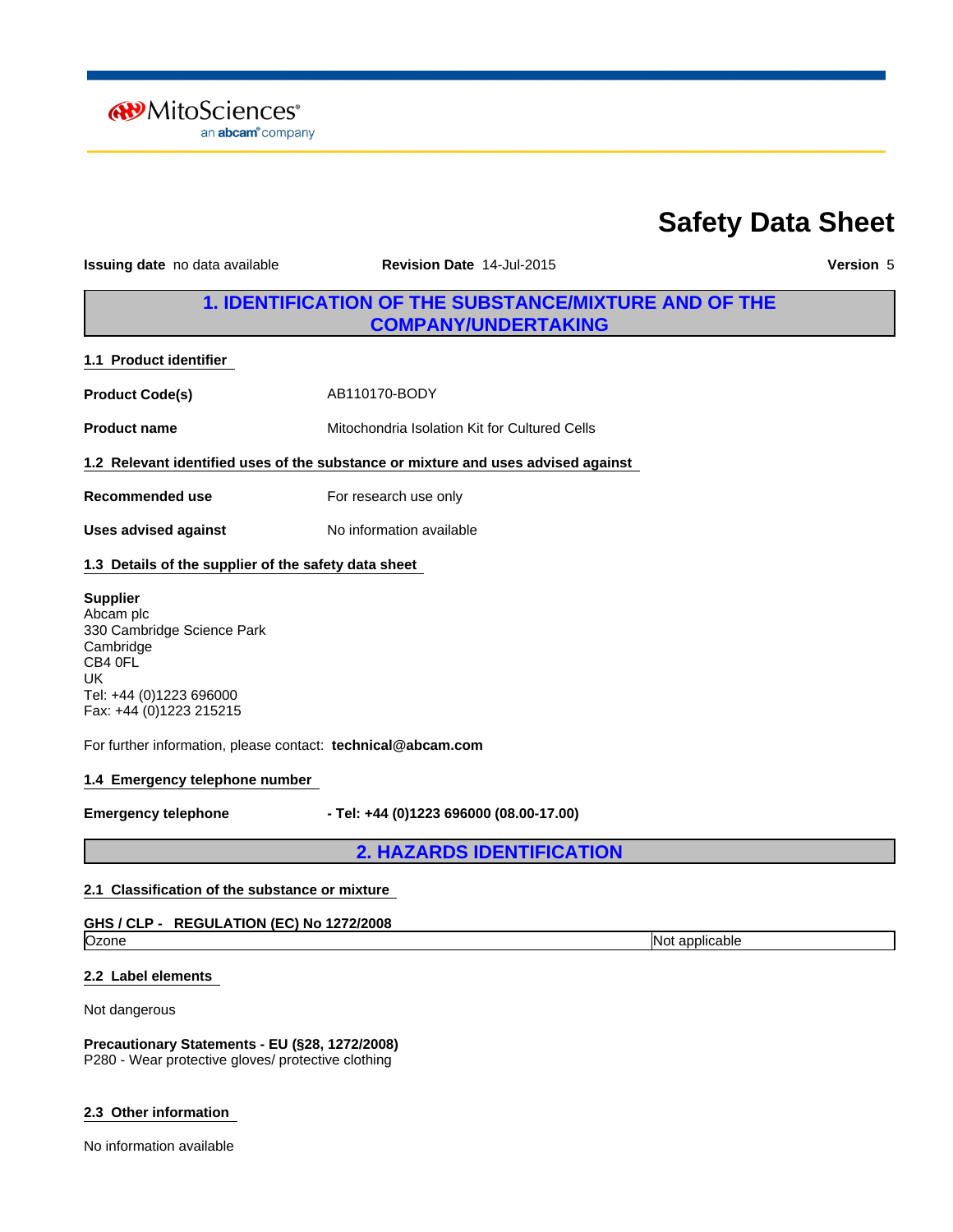# **3. COMPOSITION/INFORMATION ON INGREDIENTS**

# **3.1 Substances**

| <b>Chemical Name</b> | <b>EC-No</b> | <b>CAS-No</b>  | Weight % | <b>Classification (Reg.</b><br>1272/2008)                         | <b>REACH Registration</b><br>Number |
|----------------------|--------------|----------------|----------|-------------------------------------------------------------------|-------------------------------------|
| <b>Wercs Padding</b> | Not Listed   | $\blacksquare$ | $>100\%$ |                                                                   | no data available                   |
| <b>Tris</b>          | 201-064-4    | 77-86-1        | 0.36     | STOT SE 3 (H335)<br>Skin Irrit. 2 (H315)<br>Eye Irrit. 2 (H319)   | no data available                   |
| Triethanolamine      | 203-049-8    | $102 - 71 - 6$ | 0.2      | Eye Irrit. 2 (H319)                                               | no data available                   |
| <b>EDTA</b>          | 200-449-4    | 60-00-4        | 0.021    | Eye Irrit. 2 (H319)<br>Aquatic Chronic 3<br>(H412)                | no data available                   |
| Digitonin            | 234-255-6    | 11024-24-1     | 0.02     | Acute Tox. 3 (H301)<br>Acute Tox. 3 (H311)<br>Acute Tox. 2 (H330) | no data available                   |

**For the full text of the H-Statements mentioned in this Section, see Section 16** 

# **4. FIRST AID MEASURES**

# **4.1 Description of first aid measures**

| Eye contact                                                     | Immediately flush with plenty of water. After initial flushing, remove any contact lenses and<br>continue flushing for at least 15 minutes. |
|-----------------------------------------------------------------|---------------------------------------------------------------------------------------------------------------------------------------------|
| <b>Skin contact</b>                                             | Wash off immediately with soap and plenty of water while removing all contaminated<br>clothes and shoes.                                    |
| Ingestion                                                       | Clean mouth with water. Drink plenty of water.                                                                                              |
| <b>Inhalation</b>                                               | Move to fresh air.                                                                                                                          |
| 4.2 Most important symptoms and effects, both acute and delayed |                                                                                                                                             |
| <b>Main symptoms</b>                                            | No information available.                                                                                                                   |
|                                                                 | 4.3 Indication of any immediate medical attention and special treatment needed                                                              |
| Notes to physician                                              | Treat symptomatically.                                                                                                                      |
|                                                                 | <b>5. FIRE-FIGHTING MEASURES</b>                                                                                                            |

# **5.1 Extinguishing media**

# **Suitable extinguishing media**

Use extinguishing measures that are appropriate to local circumstances and the surrounding environment.

#### **Extinguishing media which shall not be used for safety reasons** No information available.

# **5.2 Special hazards arising from the substance or mixture**

## **Special hazard**

None in particular.

# **5.3 Advice for fire-fighters**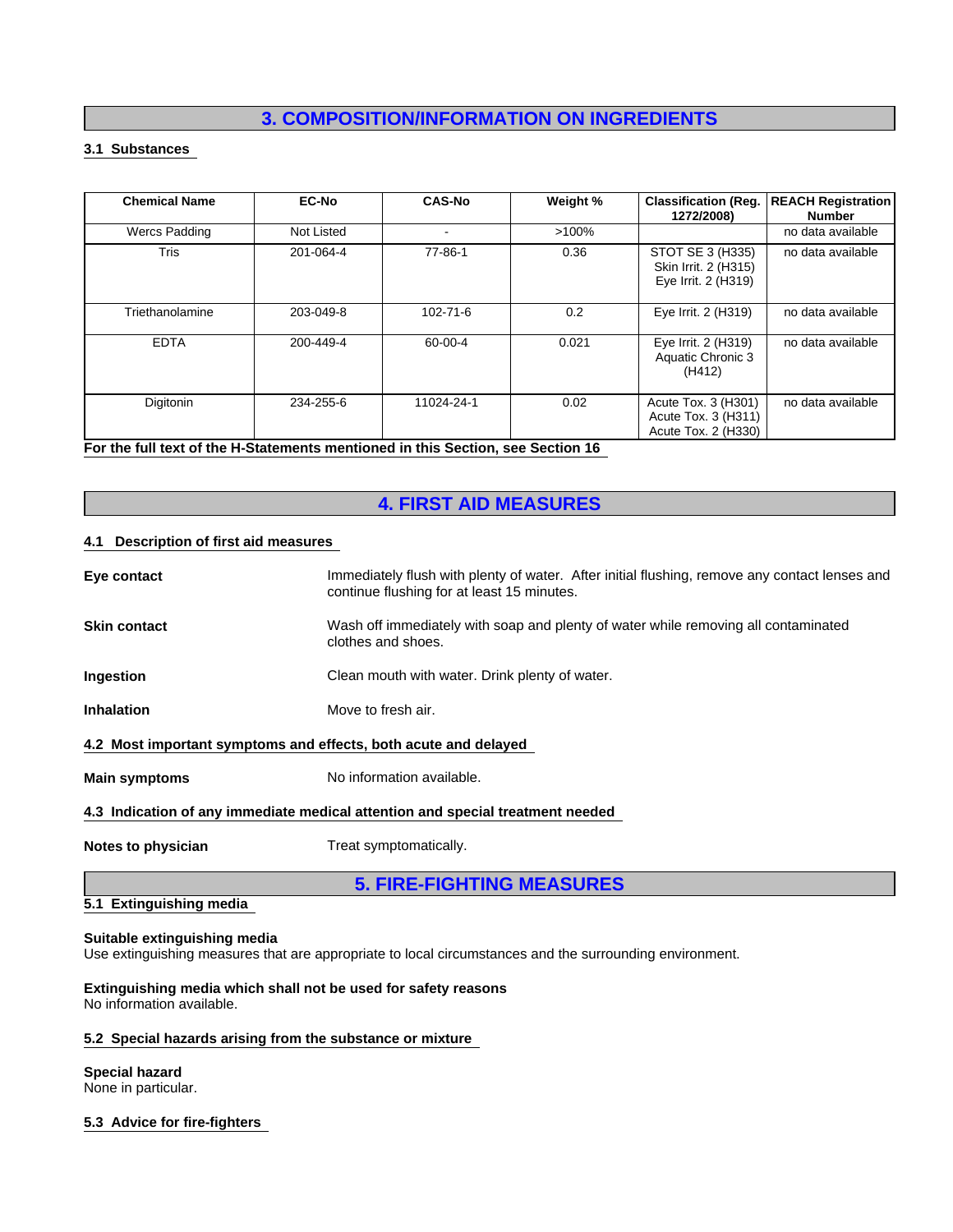#### **Special protective equipment for fire-fighters**

As in any fire, wear self-contained breathing apparatus and full protective gear.

# **6. ACCIDENTAL RELEASE MEASURES**

#### **6.1 Personal precautions, protective equipment and emergency procedures**

Ensure adequate ventilation.

See Section 12 for additional information.

#### **6.2 Environmental precautions**

Prevent further leakage or spillage if safe to do so.

#### **6.3 Methods and materials for containment and cleaning up**

Soak up with inert absorbent material (e.g. sand, silica gel, acid binder, universal binder, sawdust).

# **7. HANDLING AND STORAGE**

#### **7.1 Precautions for safe handling**

Ensure adequate ventilation.

#### **7.2 Conditions for safe storage, including any incompatibilities**

Keep container tightly closed in a dry and well-ventilated place.

#### **7.3 Specific end uses**

| Specific use(s)          | No information available. |
|--------------------------|---------------------------|
| <b>Exposure scenario</b> | No information available. |

# **8. EXPOSURE CONTROLS/PERSONAL PROTECTION**

#### **8.1 Control parameters**

**Exposure limits** National occupational exposure limits

| <b>Chemical Name</b> | <b>European Union</b> | <b>United Kingdom</b>   | <b>France</b>      | Spain                      | Germany                 |
|----------------------|-----------------------|-------------------------|--------------------|----------------------------|-------------------------|
| Triethanolamine      |                       |                         |                    | VLA-ED: $5 \text{ mg/m}^3$ | MAK: $5 \text{ mg/m}^3$ |
| $102 - 71 - 6$       |                       |                         |                    |                            | Ceiling / Peak: 20      |
|                      |                       |                         |                    |                            | mg/m <sup>3</sup>       |
| <b>Chemical Name</b> | Italy                 | Portugal                | <b>Netherlands</b> | <b>Finland</b>             | <b>Denmark</b>          |
| Triethanolamine      |                       | TWA: $5 \text{ mg/m}^3$ |                    | TWA: 5 ppm                 | TWA: 0.5 ppm TWA:       |
| $102 - 71 - 6$       |                       |                         |                    |                            | 3.1 mg/m <sup>3</sup>   |
| <b>Chemical Name</b> | Austria               | Switzerland             | Poland             | <b>Norway</b>              | Ireland                 |
| Triethanolamine      | STEL 1.6 ppm STEL     |                         |                    | TWA: $5 \text{ mg/m}^3$    | TWA: $5 \text{ mg/m}^3$ |
| 102-71-6             | 10 mg/m $3$           |                         |                    | STEL: $10 \text{ mg/m}^3$  |                         |
|                      | MAK: 0.8 ppm MAK: $5$ |                         |                    |                            |                         |
|                      | mq/m <sup>3</sup>     |                         |                    |                            |                         |

**Derived No Effect Level** No information available

fitting safety goggles.

**Predicted No Effect Concentration** No information available

**8.2 Exposure controls** 

**Engineering measures** Ensure adequate ventilation, especially in confined areas.

| Personal protective equipment |                           |
|-------------------------------|---------------------------|
| Eye protection                | Tightly fitting safety go |
| <b>Hand protection</b>        | Protective gloves.        |
| Skin and body protection      | Long sleeved clothing.    |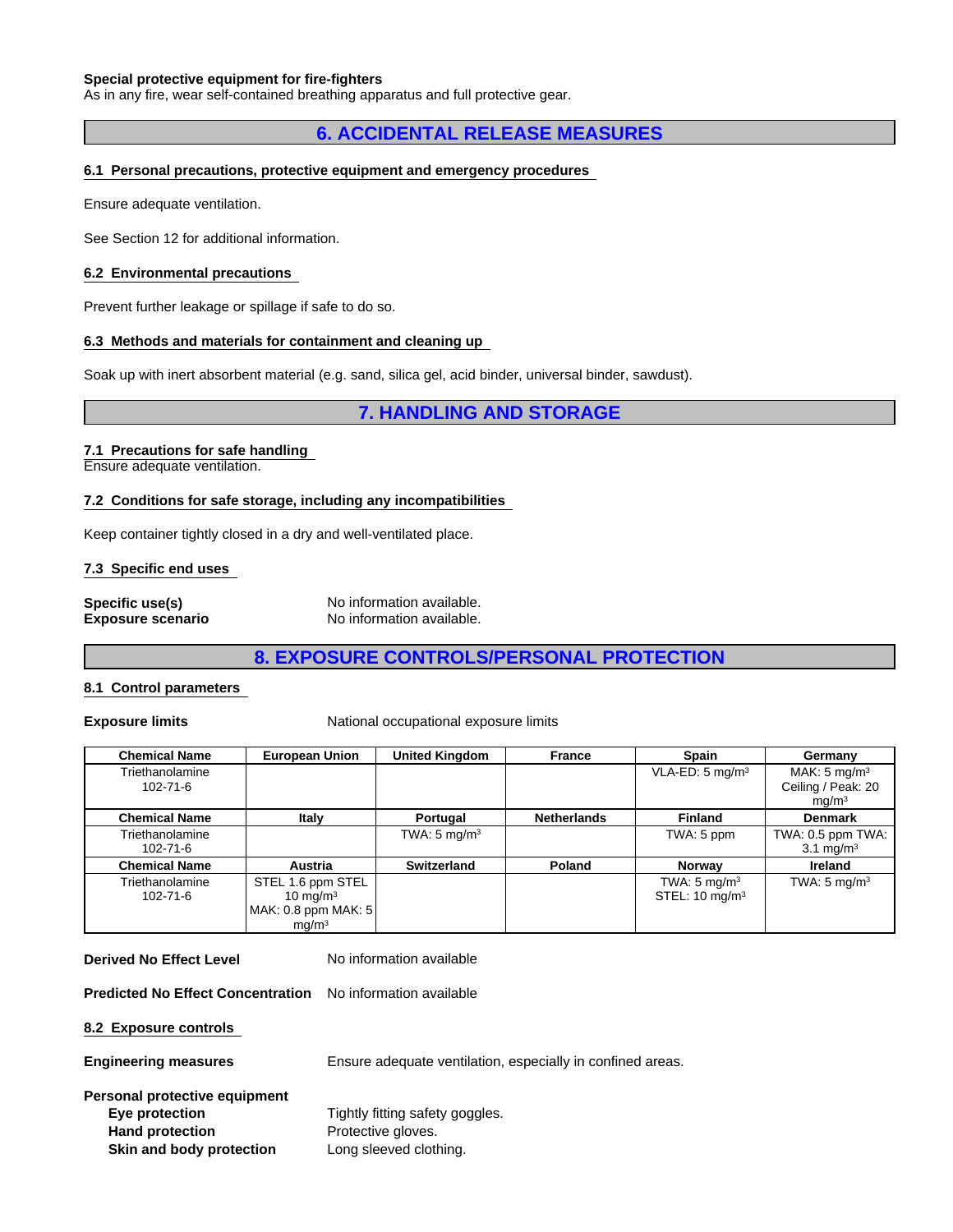| <b>Respiratory protection</b><br><b>Thermal hazards</b> | No special protective equipment required.<br>No information available  |
|---------------------------------------------------------|------------------------------------------------------------------------|
| Hygiene measures                                        | Handle in accordance with good industrial hygiene and safety practice. |
| <b>Environmental exposure controls</b>                  | No information available.                                              |

# **9. PHYSICAL AND CHEMICAL PROPERTIES**

# **9.1 Information on basic physical and chemical properties**

| Physical State @20°C<br>Odor                                                                                                                                                                                                                                                                                                 | No information available<br>No information available                                                                                                                                                                                                     | Appearance | No information available |
|------------------------------------------------------------------------------------------------------------------------------------------------------------------------------------------------------------------------------------------------------------------------------------------------------------------------------|----------------------------------------------------------------------------------------------------------------------------------------------------------------------------------------------------------------------------------------------------------|------------|--------------------------|
| Property<br>рH<br><b>Melting/freezing point</b><br><b>Boiling point/boiling range</b><br><b>Flash Point</b><br><b>Evaporation rate</b><br>Flammability (solid, gas)<br><b>Flammability Limits in Air</b><br>upper flammability limit<br>lower flammability limit                                                             | Values<br>No information available<br>No information available<br>No information available<br>No information available<br>No information available<br>No information available                                                                           |            | Note                     |
| Vapor pressure<br>Vapor density<br><b>Relative density</b><br><b>Water solubility</b><br>Solubility in other solvents<br>Partition coefficient: n-octanol/waterNo information available<br><b>Autoignition temperature</b><br><b>Decomposition temperature</b><br><b>Viscosity, kinematic</b><br><b>Explosive properties</b> | No information available<br>No information available<br>No information available<br>No information available<br>No information available<br>No information available<br>No information available<br>No information available<br>No information available |            |                          |
| 9.2 Other information                                                                                                                                                                                                                                                                                                        |                                                                                                                                                                                                                                                          |            |                          |

**VOC Content(%)** No information available

**10. STABILITY AND REACTIVITY**

# **10.1 Reactivity**

No information available.

# **10.2 Chemical stability**

Stable under normal conditions.

# **10.3 Precautionary Statements**

None under normal processing.

# **10.4 Conditions to avoid**

Heat, flames and sparks

# **10.5 Incompatible materials**

None in particular

# **10.6 Hazardous decomposition products**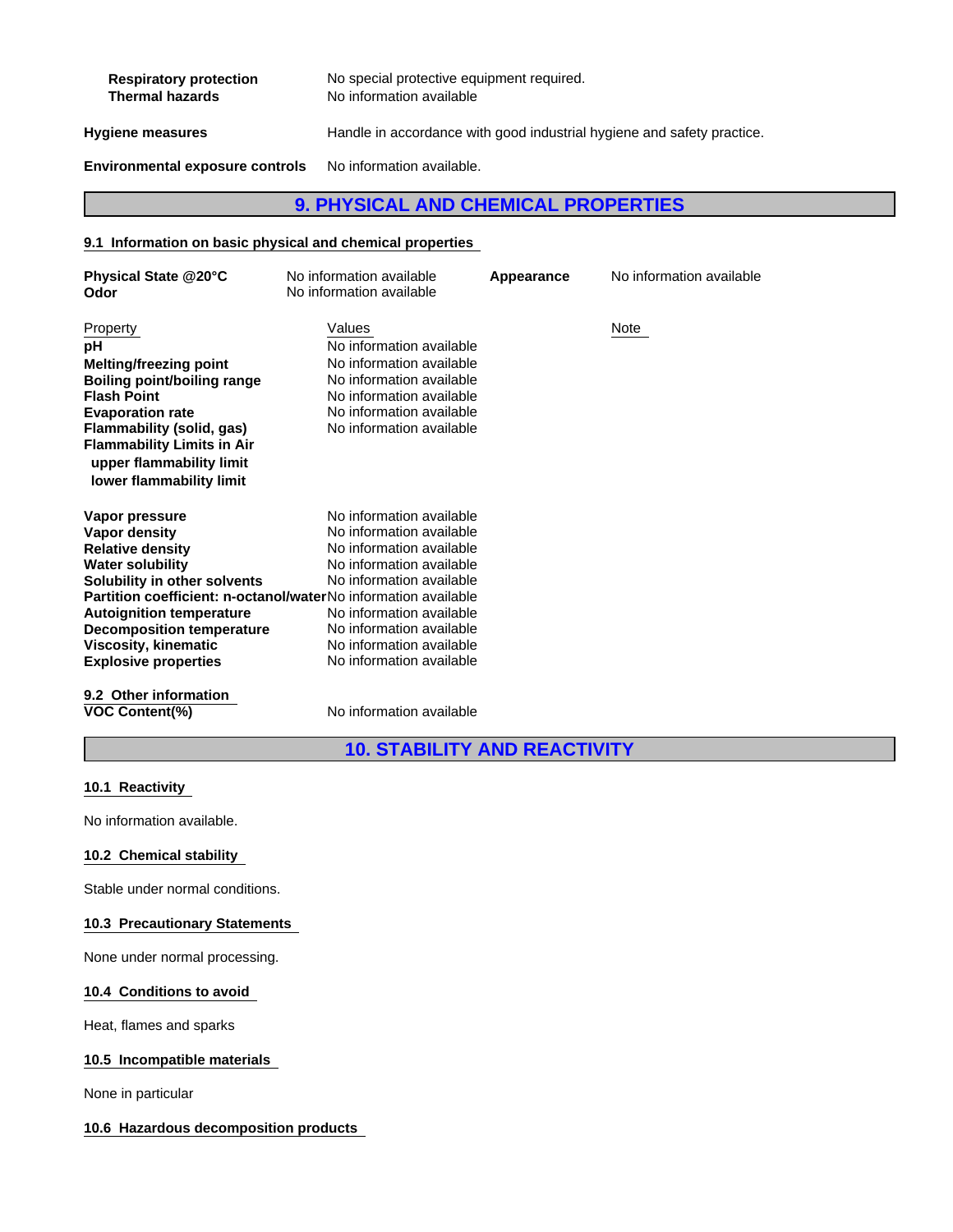# **11. TOXICOLOGICAL INFORMATION**

# **11.1 Information on toxicological effects**

| <b>Acute toxicity</b><br><b>Product Information</b> | Product does not present an acute toxicity hazard based on known or supplied information. |
|-----------------------------------------------------|-------------------------------------------------------------------------------------------|
| <b>Inhalation</b>                                   | There is no data available for this product.                                              |
| Eye contact                                         | There is no data available for this product.                                              |
| <b>Skin contact</b>                                 | There is no data available for this product.                                              |
| Ingestion                                           | There is no data available for this product.                                              |

| Chemical Name   | LD50 Oral          | <b>LD50 Dermal</b>                    | <b>LC50 Inhalation</b> |
|-----------------|--------------------|---------------------------------------|------------------------|
| Tris            | 5900 mg/kg (Rat)   |                                       |                        |
| Triethanolamine | 4190 mg/kg (Rat)   | 2000 mg/kg (Rabbit) 16 mL/kg (<br>Rat |                        |
| <b>EDTA</b>     | 1700 mg/kg (Rat)   |                                       |                        |
| Digitonin       | $> 50$ mg/kg (Rat) |                                       |                        |

# **Chronic toxicity**

**Carcinogenicity** This product contains one or more substances which are classified by IARC as carcinogenic to humans (Group I), probably carcinogenic to humans (Group 2A) or possibly carcinogenic to humans (Group 2B)

| <b>Corrosivity</b>           | No information available. |
|------------------------------|---------------------------|
| Sensitization                | No information available. |
| <b>Neurological effects</b>  | No information available. |
| <b>Reproductive toxicity</b> | No information available. |
| <b>Mutagenic effects</b>     | No information available. |
| <b>Target Organ Effects</b>  | Eyes. Respiratory system. |

# **12. ECOLOGICAL INFORMATION**

## **12.1 Toxicity**

**Ecotoxicity effects** As supplied, the preparation is not expected to present significant adverse environmental effects.

| <b>Chemical Name</b> | <b>Toxicity to algae</b>                                                                                                  | <b>Toxicity to fish</b>                                                                                                                                | <b>Toxicity to</b><br>microorganisms | Toxicity to daphnia and<br>other aquatic invertebrates |
|----------------------|---------------------------------------------------------------------------------------------------------------------------|--------------------------------------------------------------------------------------------------------------------------------------------------------|--------------------------------------|--------------------------------------------------------|
| Triethanolamine      | 216: 72 h Desmodesmus<br>subspicatus mg/L EC50 169: Pimephales promelas mg/L<br>96 h Desmodesmus<br>subspicatus mg/L EC50 | 10600-13000: 96 h<br>LC50 flow-through 1000: 96<br>h Pimephales promelas<br>mg/L LC50 static 450-1000:<br>96 h Lepomis macrochirus<br>mg/L LC50 static |                                      | 1386: 24 h Daphnia magna<br>mg/L EC50                  |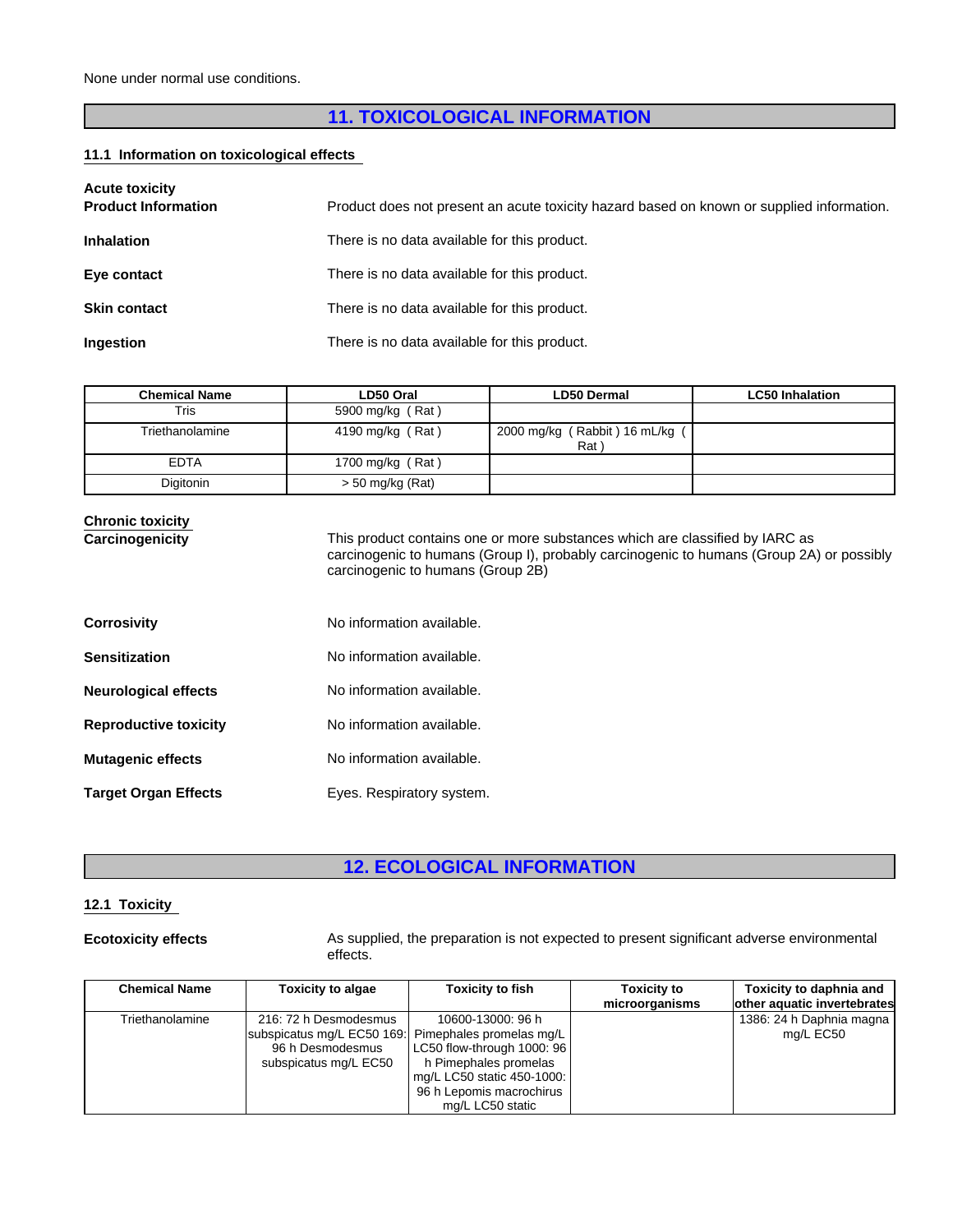| EDTA | 1.01: 72 h Desmodesmus<br>subspicatus mg/L EC50 | 34-62: 96 h Lepomis<br>macrochirus mg/L LC50       | 113: 48 h Daphnia magna<br>mg/L EC50 Static |  |
|------|-------------------------------------------------|----------------------------------------------------|---------------------------------------------|--|
|      |                                                 | static 44.2-76.5: 96 h<br>Pimephales promelas mg/L |                                             |  |
|      |                                                 | ∟C50 static                                        |                                             |  |

# **12.2 Persistence and degradability**

No information available.

# **12.3 Bioaccumulative potential**

No information available.

| Chemical Name<br>' name       | log Pow<br>--                   |  |  |
|-------------------------------|---------------------------------|--|--|
| - -<br>nanolamın<br>rieth<br> | $\overline{\phantom{a}}$<br>ں.ے |  |  |
|                               |                                 |  |  |

# **12.4 Mobility in soil**

No information available.

# **12.5 Results of PBT and vPvB assessment**

No information available.

## **12.6 Other adverse effects**

No information available.

# **13. DISPOSAL CONSIDERATIONS**

#### **13.1 Waste treatment methods**

| Waste from residues / unused<br>products | Dispose of in accordance with local regulations.                                                  |  |  |  |  |
|------------------------------------------|---------------------------------------------------------------------------------------------------|--|--|--|--|
| <b>Contaminated packaging</b>            | Empty containers should be taken to an approved waste handling site for recycling or<br>disposal. |  |  |  |  |
| <b>14. TRANSPORT INFORMATION</b>         |                                                                                                   |  |  |  |  |
| <b>ADR</b>                               | Not dangerous goods                                                                               |  |  |  |  |
| <b>IATA</b>                              | Not dangerous goods                                                                               |  |  |  |  |

# **DOT** Not dangerous goods

# **15. REGULATORY INFORMATION**

# **15.1 Safety, health and environmental regulations/legislation specific for the substance or mixture**

No information available.

# **15.2 Chemical Safety Assessment**

No information available.

**16. OTHER INFORMATION**